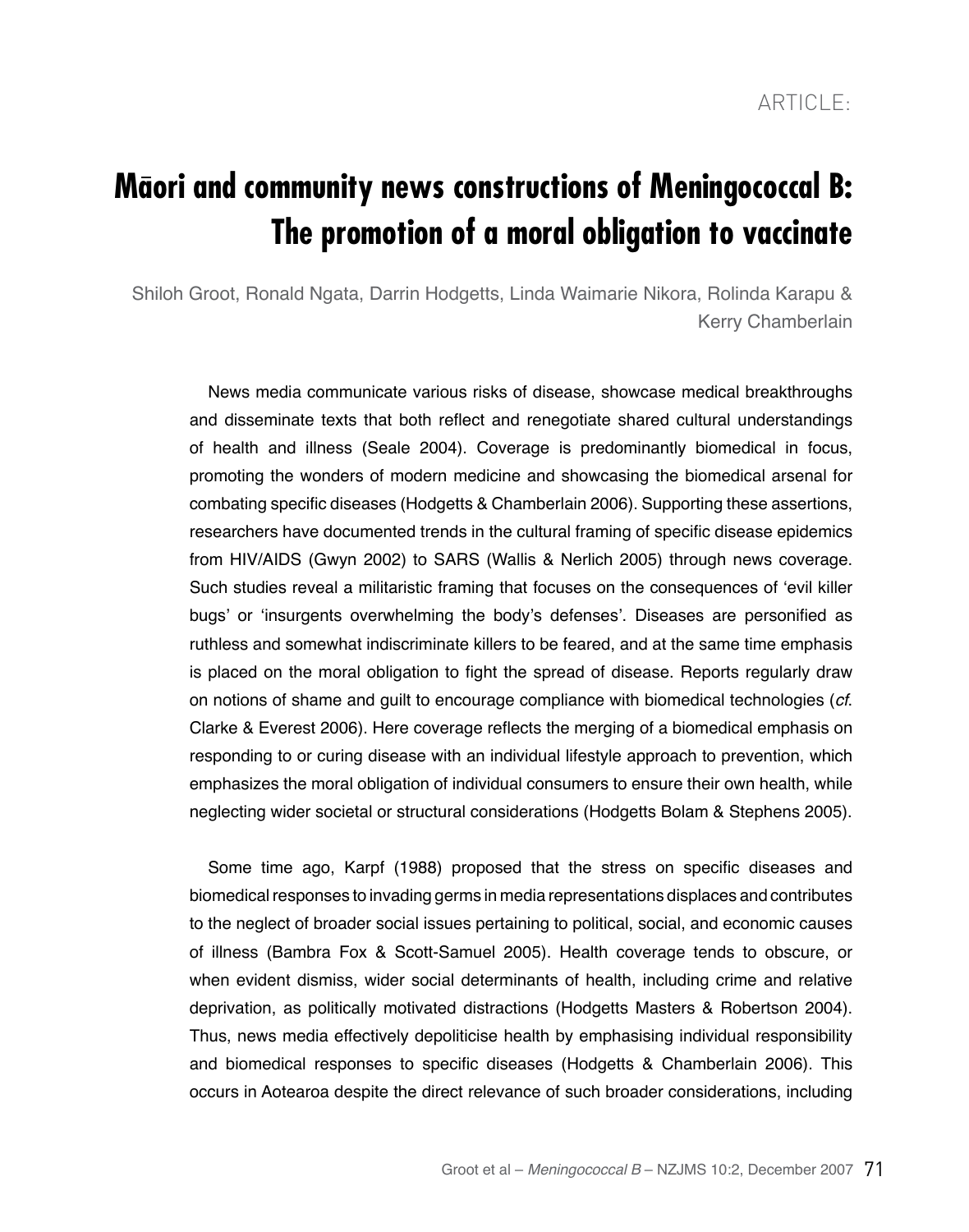low household budgets and poor housing conditions, social stigma and marginalisation, and power inequities for Māori who face significantly shorter life expectancies and higher rates of illness than Pakeha (Hodgetts et al 2004; Nairn et al 2006; Reid & Cram 2005).

Māori have endured over 200 years of contact with the Western World – reacting and adapting to its presence, integrating and adopting Western beliefs, ways of life and technologies into the Māori world and everyday living. Just as motor vehicles, the internet, electric stoves, modern housing and cities have become part of our lives, so too have Western biomedical advances. Although achieved through processes of colonisation, these latter systems, their institutions and agents are now a familiar and ordinary part of the Māori world. In many instances Western frameworks run in parallel with traditional ways of knowing and doing (Reid & Cram, 2005). After all, with change and resilience come transformations. The Māori world is always in a state of 'becoming'. Te Ao Tawhito, that is, traditional or customary ideas and ways of doing and knowing, move through Te Ao Hurihuri (a period of transition), to emerge in a transformed state in Te Ao Hou (the new world). Framed in this way, we can be constructively critical of the complexities of cultural change. By referring to the diverse resources used by Māori, whether in their traditional form, evolving, or newly-incorporated from Western culture, as 'Māori world resources', we are better able to engage with the totality of conceptual resources available to Māori in constructing and responding to health concerns. For instance, the conceptual framing of Māori health as holistic emerged into mainstream literature and consciousness in the 1980s (Durie 1984; Pere 1982). This broader perspective included consideration of socioeconomic, relational, spiritual, and situational features in health at individual, community and population levels (*cf* Bambra et al 2005). With this perspective, the operationalisation of Māori cultural concepts, such as whānau – extended family, hinengaro – cognitions, whatumanawa – emotions, tapu – prohibited, noa – safety, along with the role of tohunga (healers), and kaumātua (elders) had a two-fold effect. It reasserted the parallel existence of a Māori perspective on health, and influenced Western practitioners and policy makers to also revisit traditional Western holistic models and policies. Reflecting such models Wilkinson and Marmont (2003) propose that through contextual interventions such as graduated tax systems, housing programmes, community development, and access to education and health care we can have a major impact on the health of a society through mechanisms of social inclusion and justice.

Māori and community news media outlets provide opportunities for exploring the interweaving of Māori cultural concepts with dominant discourses such as biomedicine (*cf*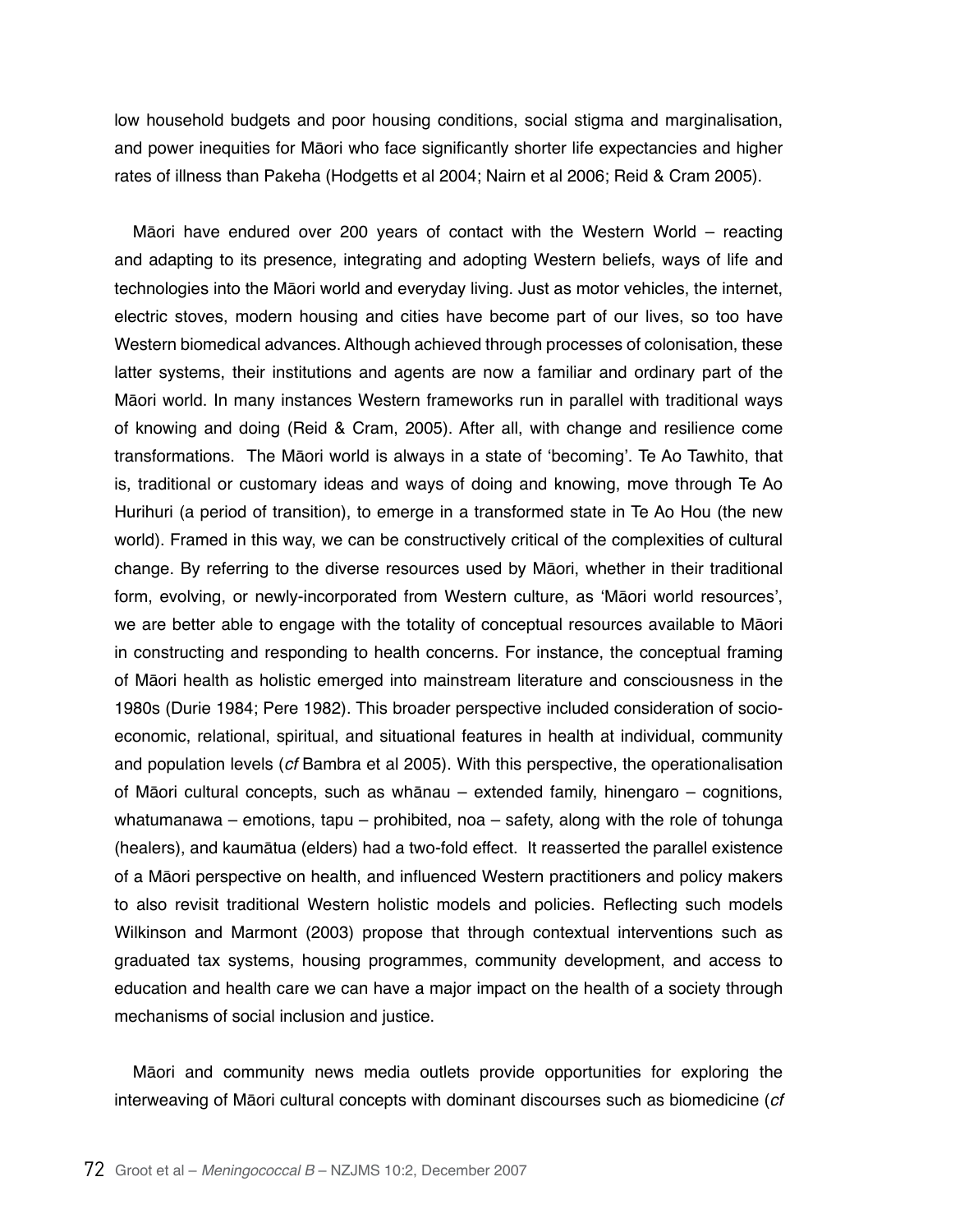Husband 2005). Such outlets can facilitate the public circulation of understandings of health and illness and promote community dialogues (*cf* Silverstone & Georgiou 2005). They provide sites within which traditions and knowledge can be both maintained and revised in response to the demands of contemporary life. In fact, Māori media have been used for over 100 years to maintain Te Reo Māori and Māori cultural practices and knowledge (Curnow et al 2002). In this paper we document the use of Maori world resources to frame Meningococcal B by Māori and community media outlets (Barnes et al 2004). Our primary focus is on the range of Māori world resources in use, the broad domains these resources fall into, and the common or regular ways in which they are used to promote healthy Māori futures. Among the traditional resources, rooted in Te Ao Tawhito, we expected to find the use of te reo Māori (Māori language), references to customary practices that prevent the spread of infection and maintain health, appeals to whanau relationships (kaumatuamokopuna – elder-grandchild), the use of Māori world motifs, imagery, and health activities. In this context it is important to note that the term 'whānau' is often simply translated as 'extended family'. In this paper, we use this term deliberately to highlight the importance of healthy relationships and reciprocal obligations within kinship networks. We also expected the exploration of rongoā Māori (Māori medicine) as a complementary strategy to vaccination, and the use of contemporary community institutions, such as Te Kohanga Reo (Māori language nests), as settings for coverage.

#### **The present study**

This article draws on 12 months of Māori Television Service (MTS) news and two years of community newspaper coverage of Meningococcal B. Coverage is used to explore how Māori world resources are applied, modified, and operationalised to convey and promote positive health in Māori communities responding to the Meningococcal B epidemic. It was essential to explore Māori Television because of its high profile as a national Māori news broadcaster. Community newspapers were examined because they are easily accessible by Māori. Ministry of Health print resources, including posters, were also obtained from Māori health providers because these resources were reproduced in news coverage.

In the absence of an accessible archive at the MTS, news items were obtained from recordings made by the University of Waikato's Psychology workshop. This collection contained six episodes of Te Kāea news, presenting reports specifically on the Meningococcal B vaccination campaign. Considering the variety of health-related issues covered in MTS news, a high proportion of time was dedicated to Meningococcal B. These items were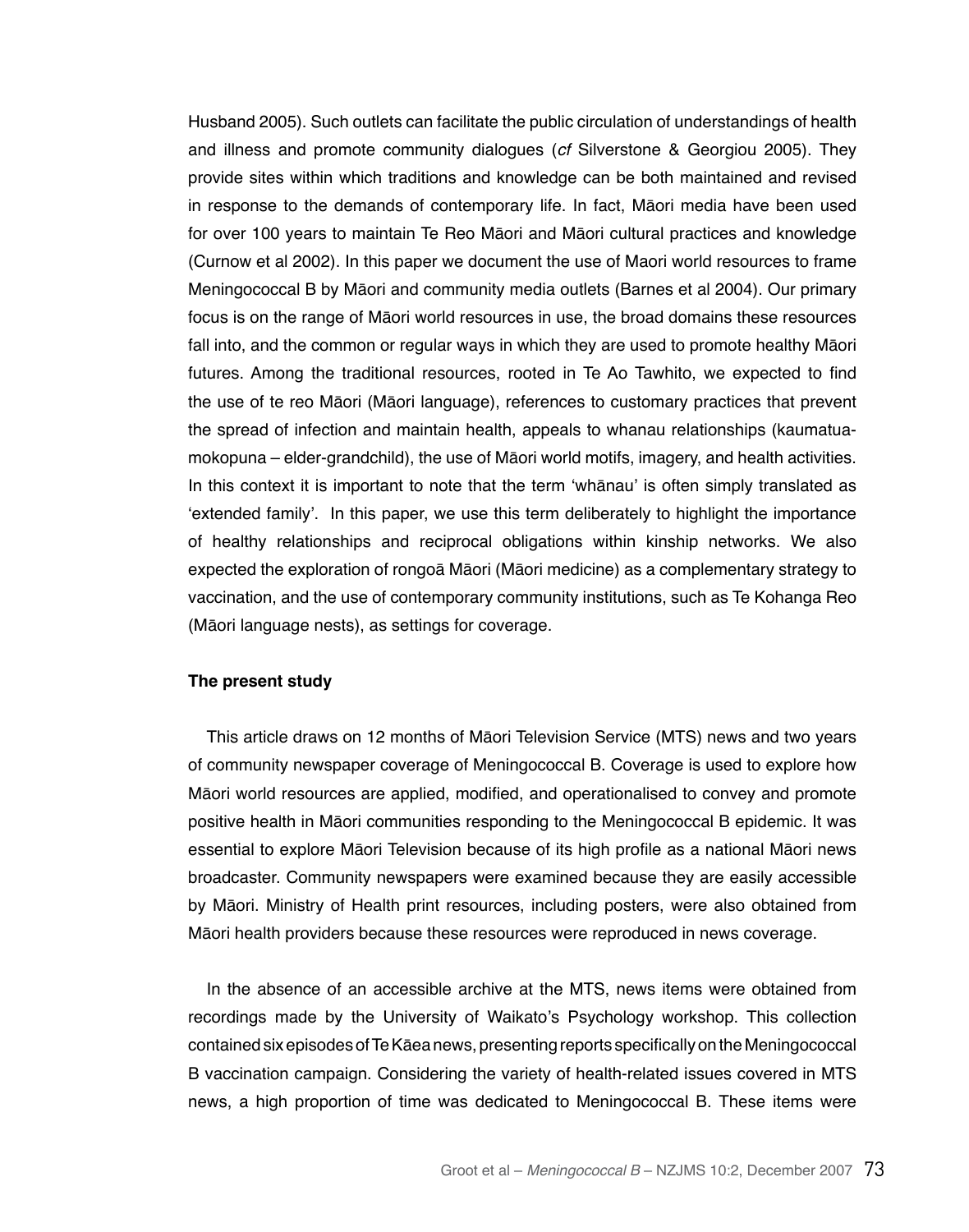broadcast between November and December 2004, and May and July 2005. A search of two community newspapers selected because they were published in areas with high Māori populations using keywords such as Māori, Meningitis, Meningococcal, immunisation, and vaccination revealed 31 news reports published between January 2004 and December 2005. Twenty items came from The Rotorua Daily Post and eleven from The Gisborne *Herald*. Reflecting the findings of Barnes and colleagues (2005) we found that the Gisborne *Herald* made more use of pre-contact Māori world resources. Like other minority groups internationally, Māori consume both general and Māori media texts (*cf* Barnes, Gregory, McCreanor, Pega, & Rankine 2004). Therefore, the selection of news outlets reflects the importance of exploring outlets targeting both a local audience in general and national Māori audiences.

We employed a 'text and context' approach to media analysis (Hodgetts et al 2004) to move beyond a simple description of coverage to an examination of the socio-cultural and political processes that underlie news constructions of Meningococcal B (*cf* Flick 2006). The analysis reflects our assertion that news outlets are storytelling institutions that identify and link issues and groups into meaningful plotlines for public consumption. News tries out explanations, creates narratives and characterisations, makes intelligible, and speculates about, causes, consequences and solutions to health concerns (Hodgetts Cullen & Radley 2005). Audiences are provided with an ongoing narrative exploration within which various concerns are shaped and reframed, and groups positioned socially. Coverage is constructed within the context of contemporary anxieties about health (*cf* Silverstone 1999). By approaching news coverage as a serial narrative made up of regular installments, rather than a series of distinct reports, we are able to develop a richer understanding of the storying of the Meningococcal B vaccination programme and Māori health. Due to the serial nature of news, core elements of the vaccination story can be taken from items across the evolving narrative rather than being fully captured in any one news item or media outlet (Hodgetts et al 2004). It was necessary to look across print and television forms because different media contribute to the construction and circulation of public understandings of Meningococcal B. Specifically, each author reviewed the news reports and identified emerging themes. Discussions of the emerging news patterns between members of the research team were subsequently held and additional literature sought to inform the developing analyses, and to assist in the development of an overall interpretation (*cf* Loto et al 2006). The resulting analysis documents the prominence of a biomedical news frame in coverage across print and television reports, and how coverage integrates Māori world resources in a manner that promotes a moral imperative to vaccinate children.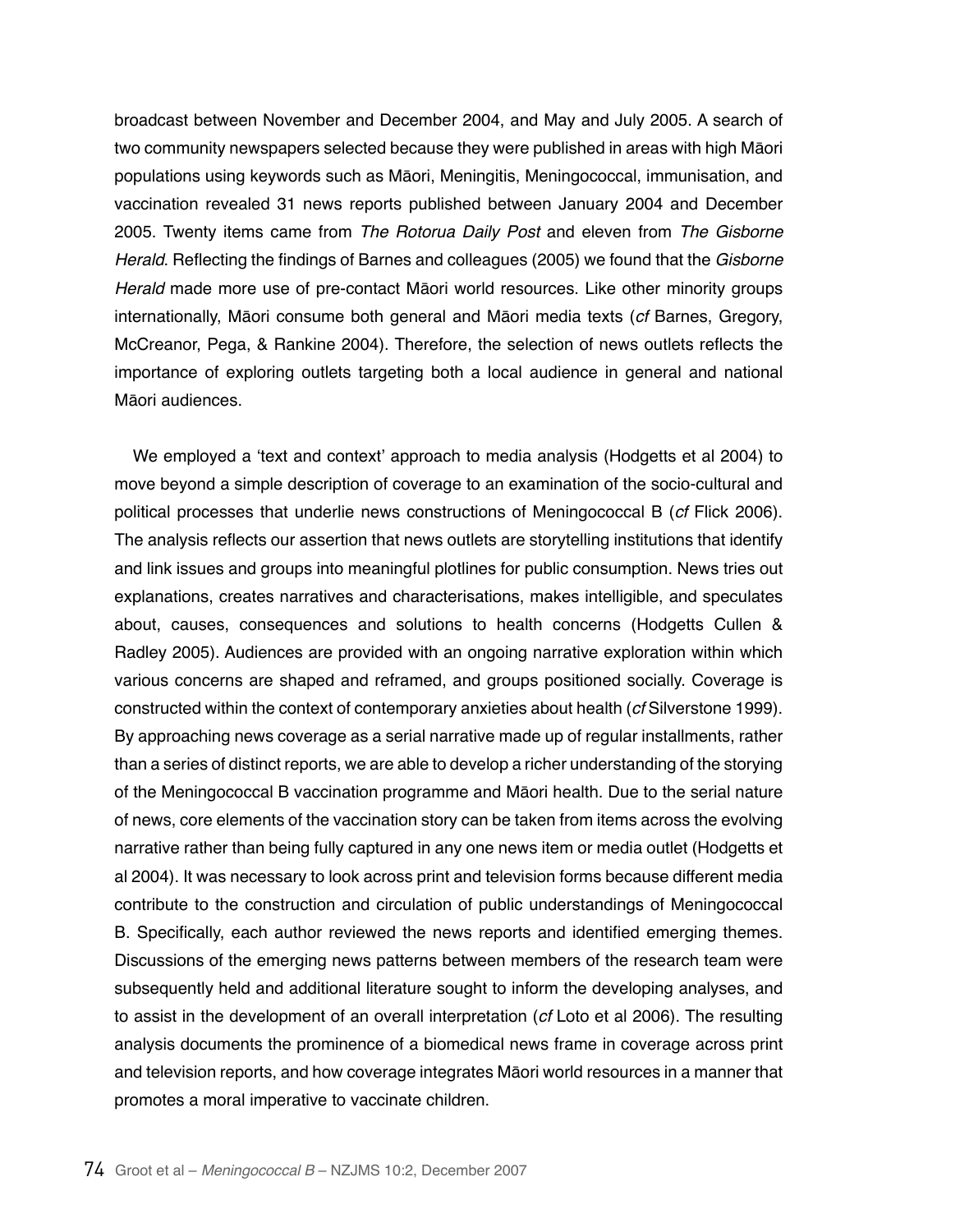### **News constructions of Meningococcal B**

There is a clear moral dimension to news framing of the Meningococcal B vaccination programme, which relies on constructions of an obligation for whānau to immunise. Vaccination is positioned as common sense and the only option for whānau who wish to be responsible and responsive to children's needs. The combination of testimony from medical practitioners and families who have suffered infection works to position whānau experiential knowledge as warranting biomedical intervention in order to combat this killer disease. Conversely, those questioning vaccination are positioned in impersonal terms as detached from the lived experiences of whānau and as undermining the efforts of diligent medical officials and other whānau to eradicate Meningococcal B. In a war against such a serious disease there is no place for dissenters. Those who oppose vaccination or attempt to invoke wider socio-structural orientated responses, such as improving poverty rates among Māori and poor housing stocks, are positioned as disruptive and are ridiculed and dismissed as irresponsible. Their position is constructed as untenable, dangerous, and politically motivated. Our exploration of this framing is presented in two sections. The first section documents the construction of negative characterisations of Māori who are not participating in the vaccination campaign in contrast to positive depictions of pro-vaccination Māori. Here we explore constructions of 'good' and 'bad' Māori in the community newspapers. We focus on base elements in the characterisation of whānau within MTS coverage. This specialist Māori media outlet exhibits greater overt use of traditional Māori world resources than community newspapers. Section two primarily explores the operationalisation of Māori world resources to promote vaccination to whānau, paying particular attention to the dismissal of alternatives to vaccination that focus on socio-structural factors, and which emerged as the story evolved.

#### **Warranting a need for whānau participation in a vaccination programme**

Stories establishing the need for the vaccination programme worked to construct Meningococcal B as a "frightening disease" that "kills fast", and presented the programme as necessary to ensure children are "protected from the disease" ("Immunisation of young a huge, complex operation" The Gisborne Herald January 21 2005). Given the seriousness of the threat posed by the disease, it was expected that several articles would focus specifically on low Māori uptake rates for vaccination and how illogical it was for whānau to not protect their children by having them vaccinated. This framing is exemplified in the article "Māori slow to have children immunised" (The Rotorua Daily Post September 11 2004). The article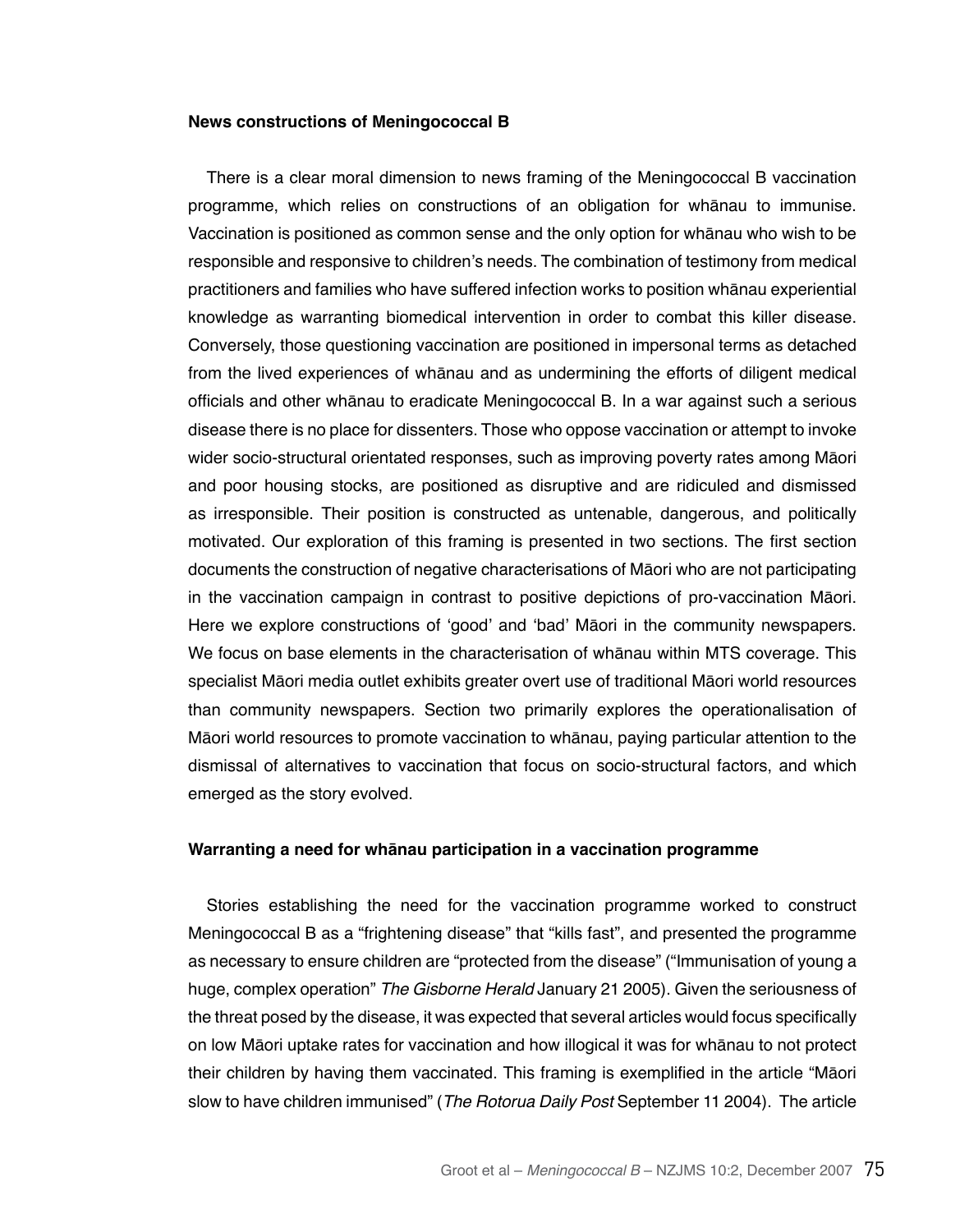identifies a lack of transport and "poverty issues" as justifications to explain the low uptake rates amongst Māori. The article highlights how the government allocated \$200 million to support the vaccination programme. The director of the vaccine programme is quoted as being "disappointed" that less than half of all whānau under five had "taken up the offer of free immunisation". Subsequently, the article uses a fear appeal to remind whānau of the consequences of not vaccinating. The following extract refers to cited testimony given by Baby Charlotte's father at a national conference on the vaccination programme:

He described in detail how the disease ravaged her limbs just hours after she was diagnosed with meningitis.

Surgeons had to amputate both her arms and legs to save her life.

An advocate for the vaccine, Mr Bisman said he was angered by anti-immunisation campaigners who argued better nutrition and reducing overcrowding were ways the public could avoid contracting the illness.

"We don't live in an over-crowded, damp home and nutrition has never been a problem.

"[Charlotte] has never fitted the stereotype at-risk group that fits this disease but she still got it".

This extract documents the use of references to the well publicised case of baby Charlotte, a six month old featured in Ministry of Health posters and whose limbs had been amputated as a result of contracting Meningococcal B. The use of a father's testimony also presents the disease as a constant danger that strikes indiscriminately and poses a threat to all children unless immunised. Central to such print items was the mainstream New Zealand media tendency to construct Māori as passive recipients of state welfare, rather than as active participants in decision making processes and responses to health concerns (Hodgetts et al 2004). One might expect that in newspapers published in areas with high Māori populations and covering Māori health concerns that there would be some direct engagement with whānau who have opted not to have their children vaccinated. There was no such direct engagement with whānau or attempt to communicate their reasons or concerns. Non-compliance was simply associated with apathy and irresponsibility, thus supporting the continuation of standard news practices of blaming Māori for their own misfortunes (Nairn et al 2006).

With the progression of the vaccination story through subsequent articles, coverage began to note the involvement of Māori health providers in fostering increased vaccination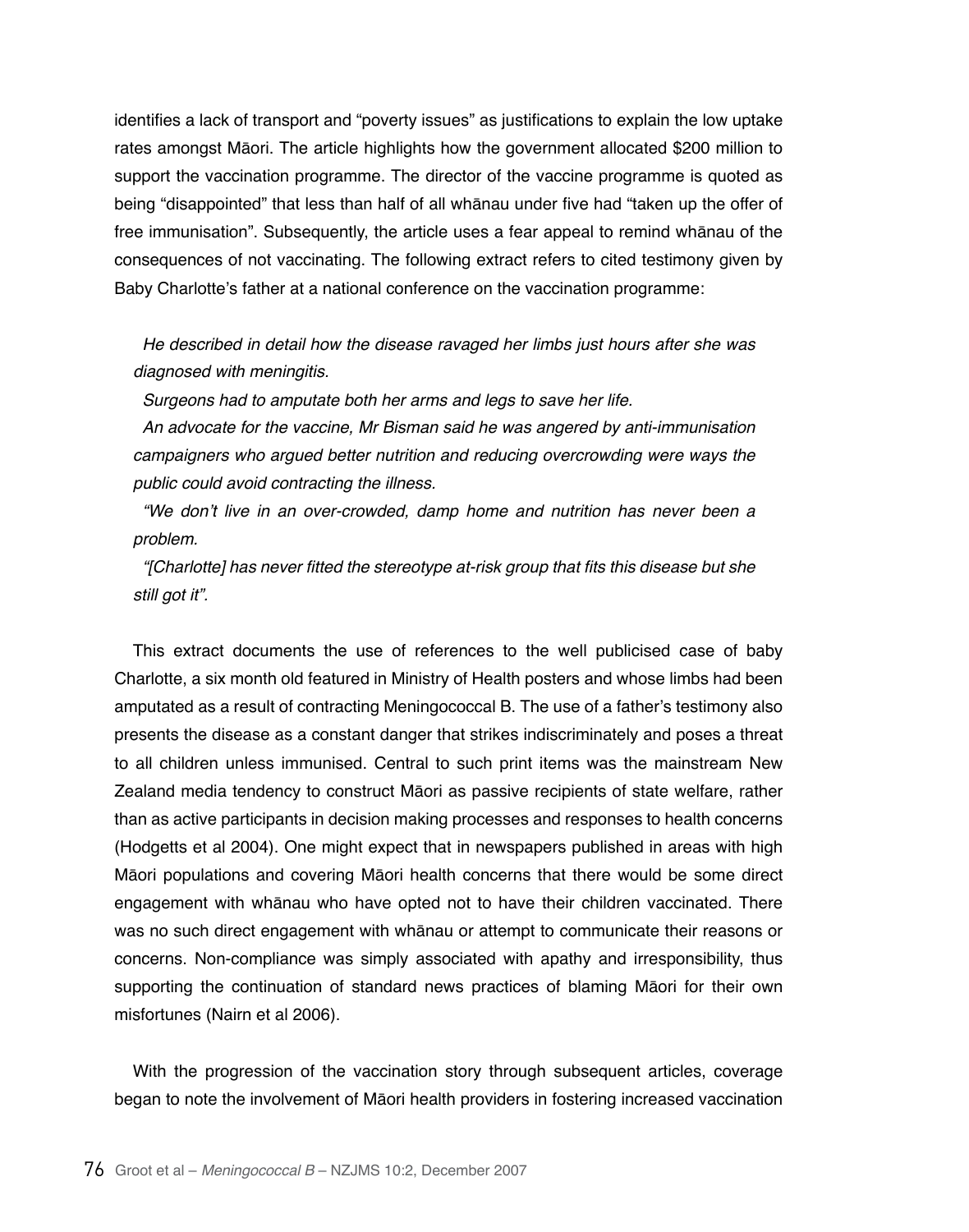rates. This development constituted some input by local Māori into the framing of coverage in these newspapers in the form of health providers speaking on behalf of local people. This inclusion constituted a shift in coverage from the blaming of stereotypical apathetic Māori to more diverse characterisations of Māori and the promotion of participation through positively focused community initiatives. An article titled "Health group takes immunisation to the people" (The Rotorua Daily Post News November 30 2004) profiles the involvement of Māori health provider Korowai Aroha in the implementation of the vaccination programme with Māori. Accompanying the written text is an image of four women from Korowai Aroha which also contains the superimposed image of a Ministry of Health poster. The text begins by describing an outreach clinic set up by Korowai Aroha in an area of Rotorua for whānau who had difficulty getting into town. This point is extended with the recurrent theme of Māori being "slow to get immunised". The article continues with another source, this time from a medical officer of health, to illustrate Māori reluctance towards vaccination as being an avoidance tactic for having personal information recorded on the National Immunisation Register. The primary reason offered in such articles for a lack of participation in the vaccination programme is Māori supposedly being anxious about having to provide personal details that could result in their being traced and caught for "various offences" such as tax avoidance and fraud in terms of child support payment:

Health officials say a database used to record the immunisation status of children will not be used by government agencies to track down tax evaders or parents who avoid paying child support.

The assurance comes amid fears being expressed by some Rotorua families that information disclosed to nurses when they immunise their child will be given to agencies like Inland Revenue and Work and Income.

Such items rely on the juxtaposing of good Māori health providers and bad Māori who are unresponsive to their children's needs. Research has shown that the good and bad Māori dichotomy is often central to the generic patterning of Pākeha talk about Māori (see McCreanor 2005). In the case of The Rotorua Daily Post item this framing undermines the positive depictions of proactive Māori also presented. Although the tensions and stigma created between these two characterisations were a recurrent feature of coverage, it would be misleading to assert that the story relied solely on such stigmatising depictions as the means for promoting compliance with vaccination efforts. More positive strategies were also employed.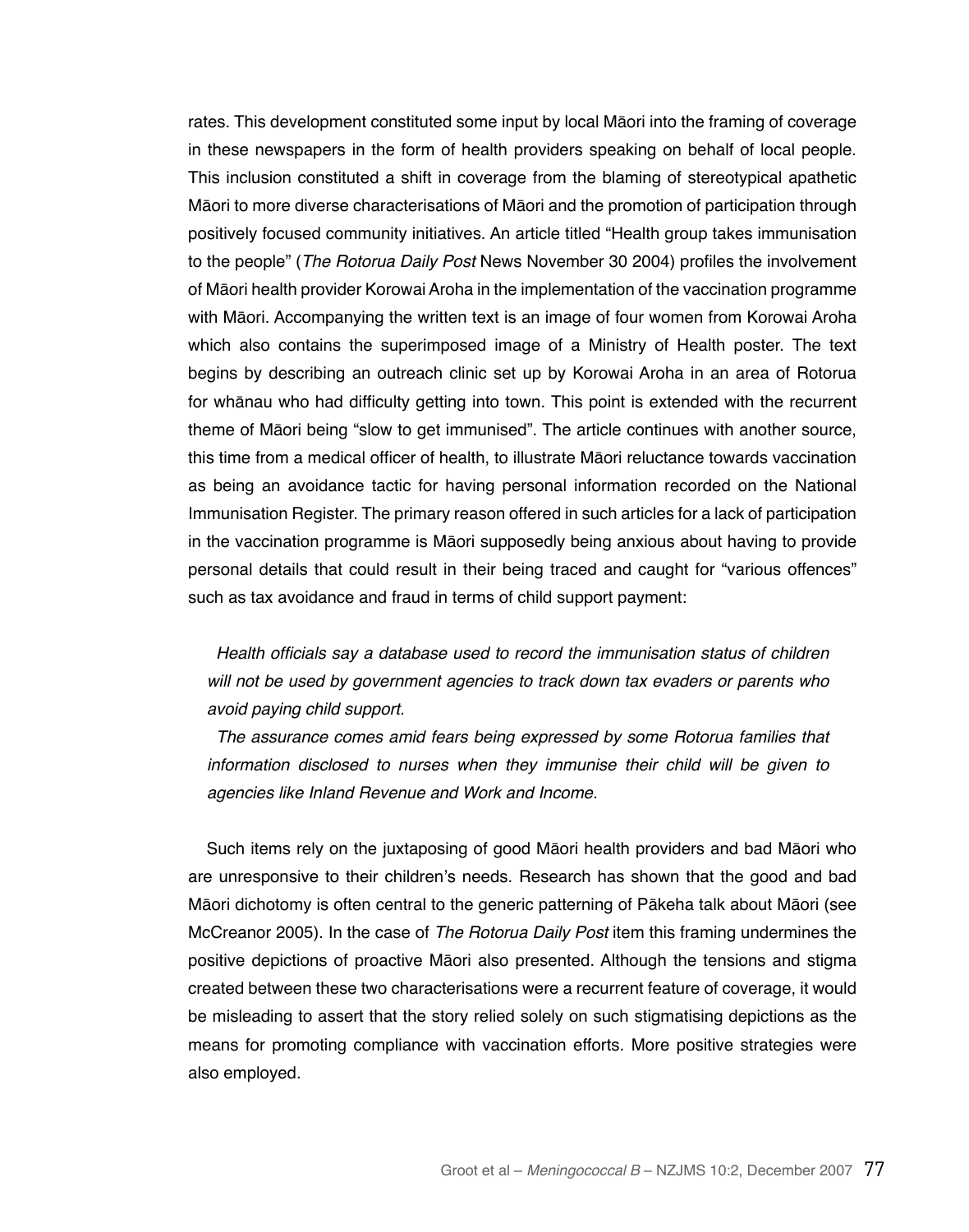On a more favourable note, the article "Room for optimism despite poor Māori health statistics" (The Gisborne Herald 15 July 2005) places more emphasis on how successful services operated by Māori for Māori have been in increasing rates of whānau participation. This item begins by profiling the efforts and successes of Ngāti Porou Hauora (NPH), a Māori health provider, in addressing a number of health concerns facing Māori in the Tairāwhiti (East Coast region), where Meningococcal B was presented as a particularly prominent concern. Māori world resources like Te Kohanga Reo, Kura, rongoā and broader Māori community entities like marae were referred to as vehicles through which NPH has successfully gained access to whānau to carry out vaccination activities. Quoting a Ms Gibson the article reads:

"They have achieved far higher gains in some areas, like immunisation, than main stream health providers because they are in touch with whānau." The NPH rate for fully immunised two-year-olds sits at around 90 percent. "The meningococcal rate currently being achieved by NPH is closer to 100 percent thanks to a very dedicated team of nurses and kaiawhina working closely with whanau, kohanga, kura and the community," said Ms Gibson.

Reference is subsequently made to high rates of bilingualism as a source of community cohesion and "enormous pride" and the need to foster and build upon this capacity as a collective self-pride and confidence measure to promote positive mental health and wellbeing:

So let's build on that. It was a key development towards improving mental health and wellbeing at an inter-generational level.

NPH actively targets the importance of whānau relationships and the efficacy of parents modelling healthy behaviour to children. This article is framed against a negative backdrop of illness. It exemplifies the use of positive characterisations of Māori and illustrations of self-determination to encourage health through vaccination. The item signals the forging of a direct association between cultural competency and participation and a healthy whānau with vaccination. It is whānau with strong cultural links who are depicted as healthy and participating responsibly in the vaccination programme. Support for this analytic point comes from Barnes and colleagues (2005) who found that The Gisborne Herald presented positively orientated reports on Māori issues and clearly attempted to use Māori world resources in the framing of items.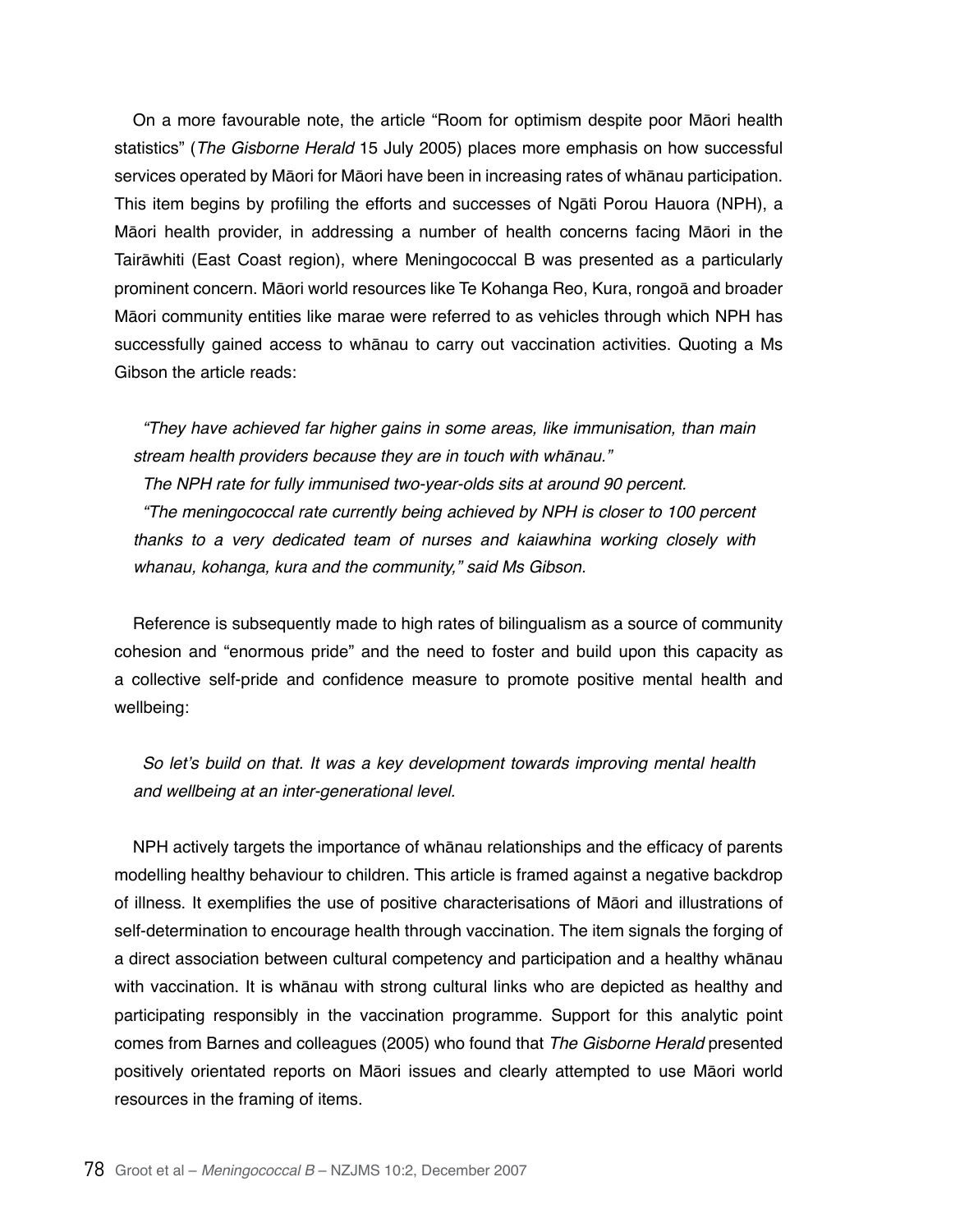The primacy given to Māori world resources is reflected in the promotion of traditional Māori perspectives of health that invoke the need to address both the immediate risks of infection through vaccination and the broader socio-economic determinants of health. Despite the inclusion of aspects of such a perspective in our data sources, such as in *The*  Gisborne Herald, even in items invoking wider social determinants of health, vaccination is promoted as the primary and often only viable solution for whānau to protect their children. For instance, an editorial "Meningitis Vaccine a life-saver" (The Rotorua Daily Post July 13 2004) emphasised that while Māori and Pacific Islanders were the hardest hit, due to poor housing and lower socio-economic status, the disease knows "no racial boundaries" and the vaccine is presented as the only solution. The article goes on to discredit arguments of over-crowding and poverty as "short-sighted" because addressing such determinants of health through structural reforms would take too long:

Those who say the money would be better spent addressing problems such as overcrowding and poor living standards are being short-sighted. Although necessary, they would take years to be effectively implemented. One quick jab and a youngster will be given a life-saving shot in the arm.

The medicalization of this poverty-related disease occurs through the emphasis placed on the need for immediate action to eradicate this 'killer disease'. Thus, coverage acknowledges that poverty can contribute to disease rates, while emphasising solutions that respond immediately to risks of biological contamination by vaccinating. This framing essentially depoliticises the disease by requiring action at the individual or biological, rather situational and social level (Bambra et al 2005; Hodgetts & Chamberlain, 2006).

#### **Māori world resources and the promotion of biomedical technology**

Consistent across print articles and MTS reports is the use of imagery that drew on the importance of whānau, cultural participation, and education in order to associate the preservation of Māori ways of life with vaccination. For example, Kohanga Reo classrooms were used as backdrops in two of the six television items, where accompanying dialogue explained that the children in Kohanga Reo were also participating in the vaccination programme. Particular prominence in MTS was given to depictions of whānau with parents holding their children while they received injections. Some children were shown crying from the pain of the injection. These children were subsequently depicted as healthy, energetic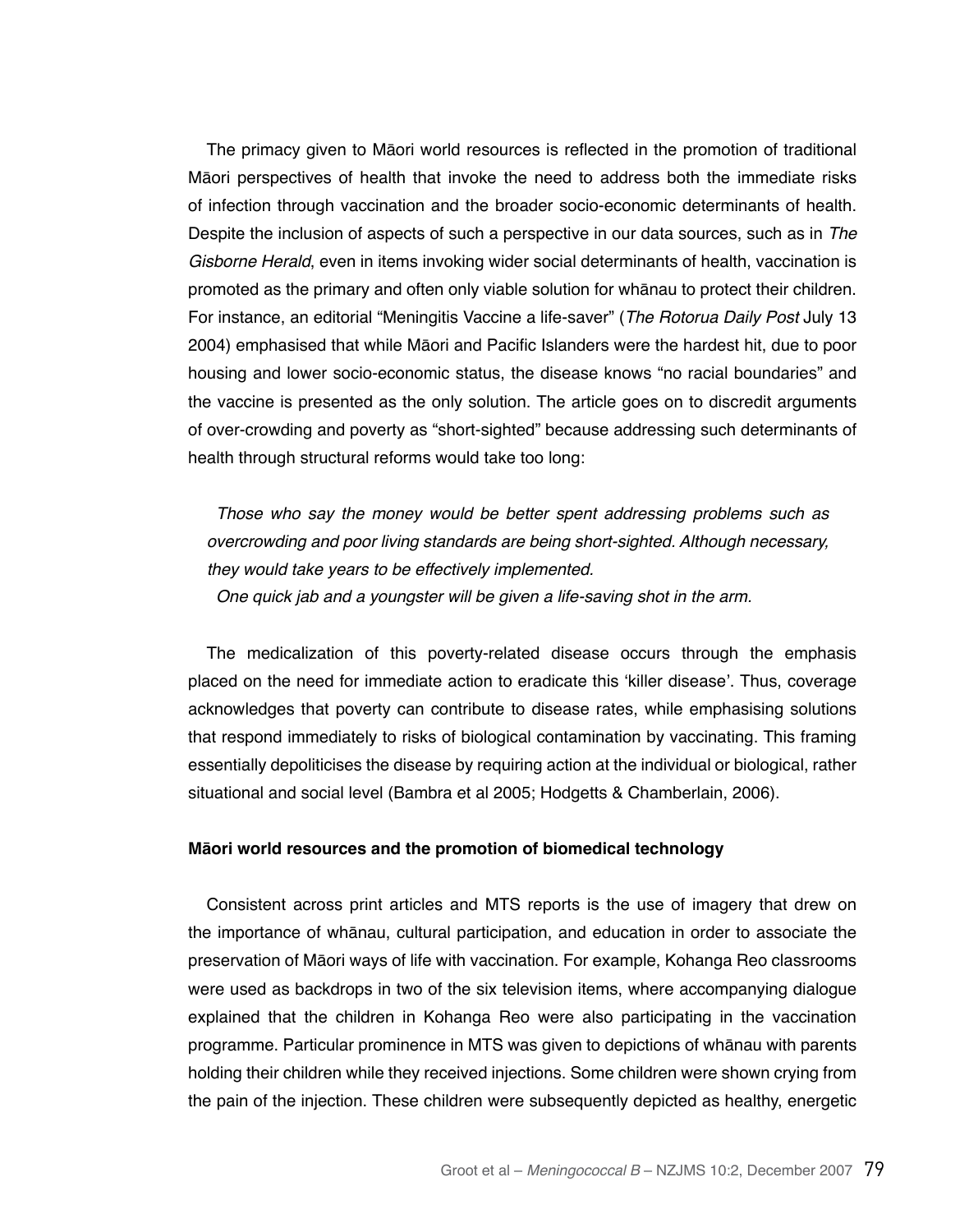and safe from the infectious disease thanks to vaccination. Their parents were characterised as good, morally responsible Māori because they had their children undergo a brief and painful inconvenience (vaccination) to ensure their well-being. The primary message here was that a little short-term pain is warranted by the long-term gain. The remainder of this section will explore the use of specific Māori world resources, relationships and cultural locations to promote the vaccination programme as the only culturally appropriate response to the disease. We then illustrate how the context orientation of Māori health perspectives is reduced to concerns regarding individual bodies, and how the dismissal of socio-structural considerations works to depoliticise the disease as a Māori health concern.

Reflecting coverage in The Gisborne Herald, MTS items contained overt references to Māori world resources, including te reo Māori, Māori customary practices, and whānau relationships. They drew directly on the same resources promoted in Ministry of Health campaign materials. Figure 1 presents one example of materials provided by the Ministry of Health, which had a direct bearing on news framing.



**Figure 1:** Ministry of Health campaign poster depicting a Kuia with mokopuna engaging in a customary practice (raranga - weaving) and using te reo Māori (reprinted in compliance with Ministry of Health copyright guidelines)

Source: http://www.immunise.moh. govt.nz/documents/PosterMaori.pdf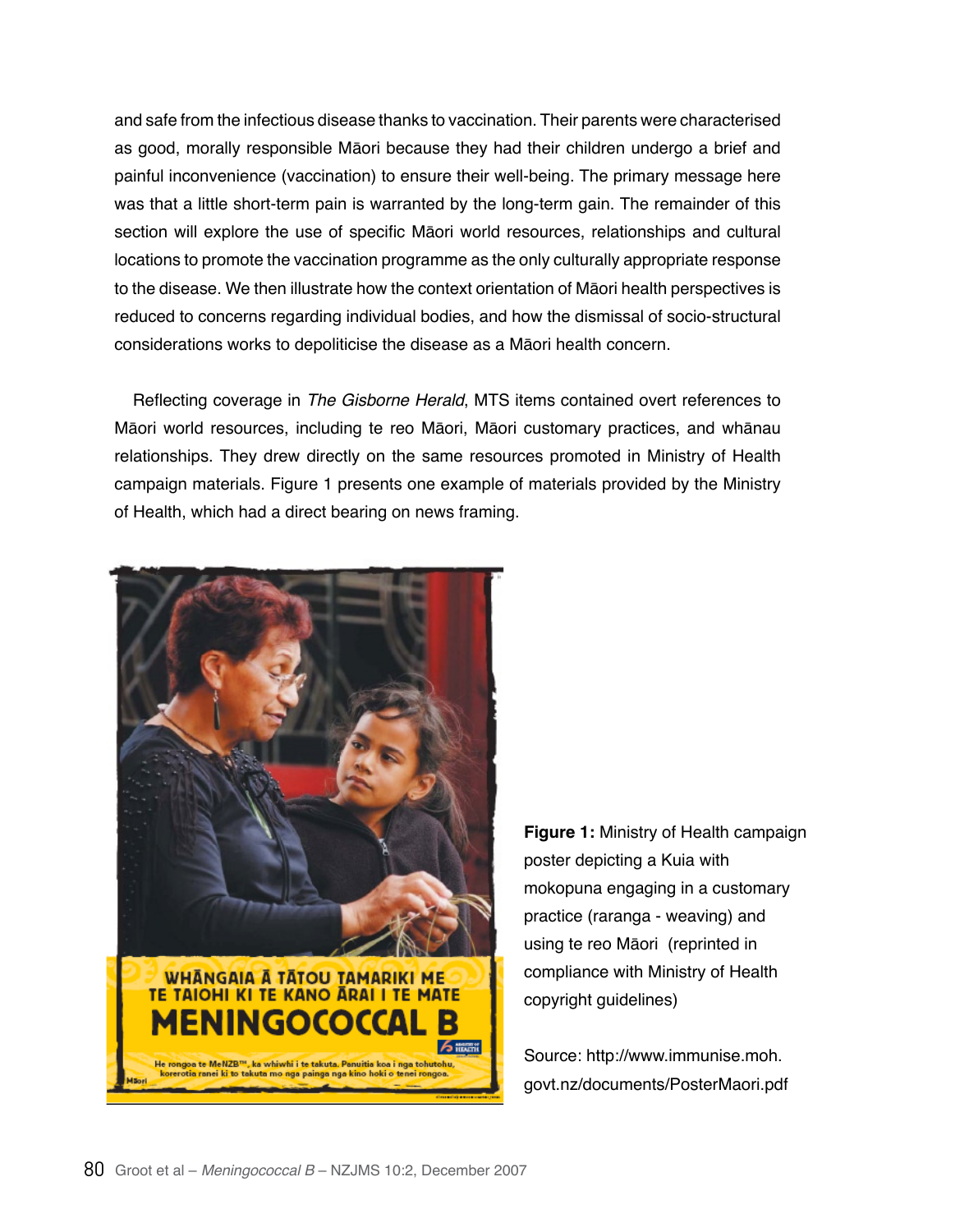This poster draws directly on a foundational cultural relationship between grandparent and grandchild. This relationship is fundamental to healthy whānau and the intergenerational preservation and transmission of knowledge, identity and practices. The poster is also a demonstration of how Maori world resources can and are operationalised to promote health messages through the simple construction of a direct association of vaccination with the preservation of Māori cultural relationships. Such operationalisations are particularly evident across the MTS items. For instance, analysis of MTS news revealed the consistent use of linguistic resources such as "wero" and "pā" (and their passive forms, "werohia" and "pāngia") to promote vaccination. The Williams (1992) dictionary defines "wero" as "pierce," "spear," or "sting of an insect," and thus its passive form "werohia" means "pierced" or "speared". The wero conjures up images of the marae and the ritual encounter of the challenge that is offered to visitors. The term "wero" does not usually refer to injections, immunisations, or vaccinations. However, in the context of news coverage of Meningococcal B, "wero" is used to mean "injection". This relatively new use of the word "wero" is an example of how Māori linguistic resources are evolving and collecting added meaning in contemporary contexts. For example:

*Ka werohia* te tekau mā tahi mano o ngā tamariki rangatahi Māori o te Whanganui-a-Tara. Ko te manako ka whakawhiwhia ngā tamariki ā rātou *wero* e toru i roto ngā marama e whitu e haere ake nei (9 May 2005)

Eleven thousand Wellington Māori children and youth will be vaccinated. The intention is for children to receive their three vaccinations within the next seven months (our translation).

*Kua werohia* katoa ngā tamariki i roto i tēnei Kohanga Reo kei Te Oreore marae (10 June 2005).

All the children in this Kohanga Reo at Te Oreore marae have been vaccinated (Our translation).

The terms "pā" and "pāngia" were also used frequently. The Williams (1992) dictionary defines "pā" as "touch" or "strike," and thus its passive form, "pāngia," means "touched", "stricken" or "afflicted". For example:

Tokorua ngā ākonga o te kura tuarua o Rāhui Pōkeka kua **pāngia** *e te mate kiriuhi ua*  kakā. (16 June 2005)

Two students of Rāhui Pōkeka secondary school have been stricken/afflicted by Meningitis (Our translation).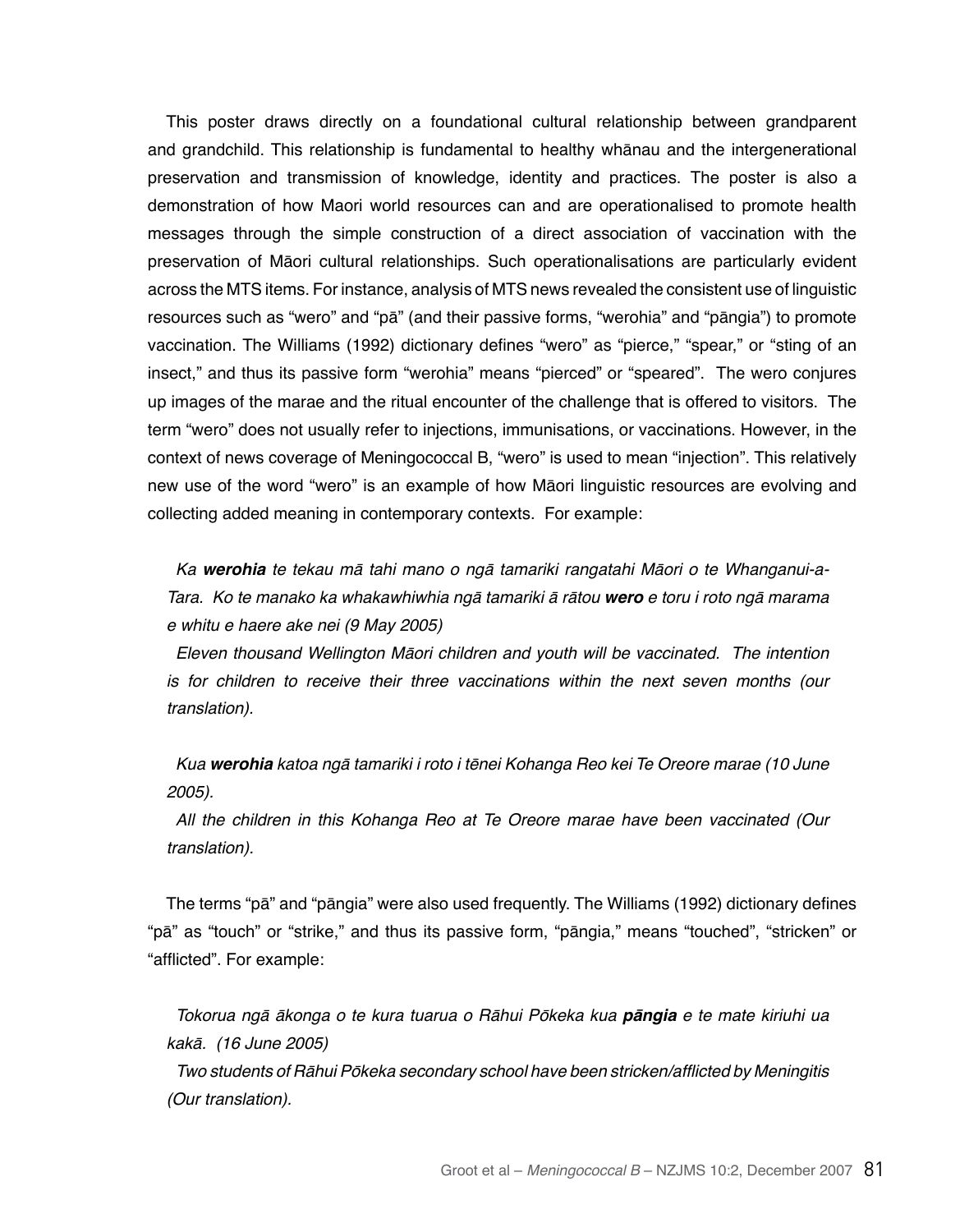Here we see the use of Māori world resources to invoke the consequences of meningococcal B infection and to promote vaccination. Traditional Māori world resources are interwoven with biomedical concepts to transmit a positive public health message regarding vaccination.

In terms of a wider context for the use of specific terms, traditional Māori perspectives on illness rely on constructions of disease as an affliction caused by elements, events, situations or relationships external to an individual's body. A return to health is dependent upon righting one's relationship with the considered sources of illness. In this context vaccination, presented as providing a means of establishing an ongoing protection against meningitis, is not out of the question as a strategy. However, neither is the strategy of addressing socio-economic concerns because these bear directly on relationships that whānau have with each other and their broader world. In coverage this broader prescription for action is negated by the emphasis placed on vaccination as the only logical response. As is evident internationally, the dominance of the biomedical framework in part reflects the pragmatic realities of news production and the routine workings of media organizations, including tight deadlines and the emphasis on entertaining in order to attract audience for advertisers (Petersen, 1994).

Biomedical catch-phrases and imagery are readily available and already a part of media vocabularies for framing disease (cf Kitzinger 2000). Conversely, it is very difficult to locate catch-phrases and imagery symbolising socio-economic and political explanations for illness that are not yet part of this biomedical media vocabulary (Hodgetts & Chamberlain 2006). Similarly Abel (1997) points out that due to a long history of non-exposure, alternative explanations are not positioned as common sense and proponents are unable to assume the taken-for-grantedness of their position and thus economise on their explanations due to audience familiarity. "Those who are putting an alternative view need to explain underlying assumptions as well as the point they are trying to make" (96-97). In the case of Meningococcal B, the dominance of an existing biomedical vocabulary in news coverage (Hodgetts & Chamberlain 2006) constitutes a barrier to wider public deliberations regarding the causes of this disease and a range of appropriate solutions. However, there is an opportunity here, in that proponents of a biomedical strategy seem willing to operationalise Māori world resources such as the term 'werohia' to promote their solutions. Māori could adopt similar strategies when promoting additional options to address material and situational determinants of health.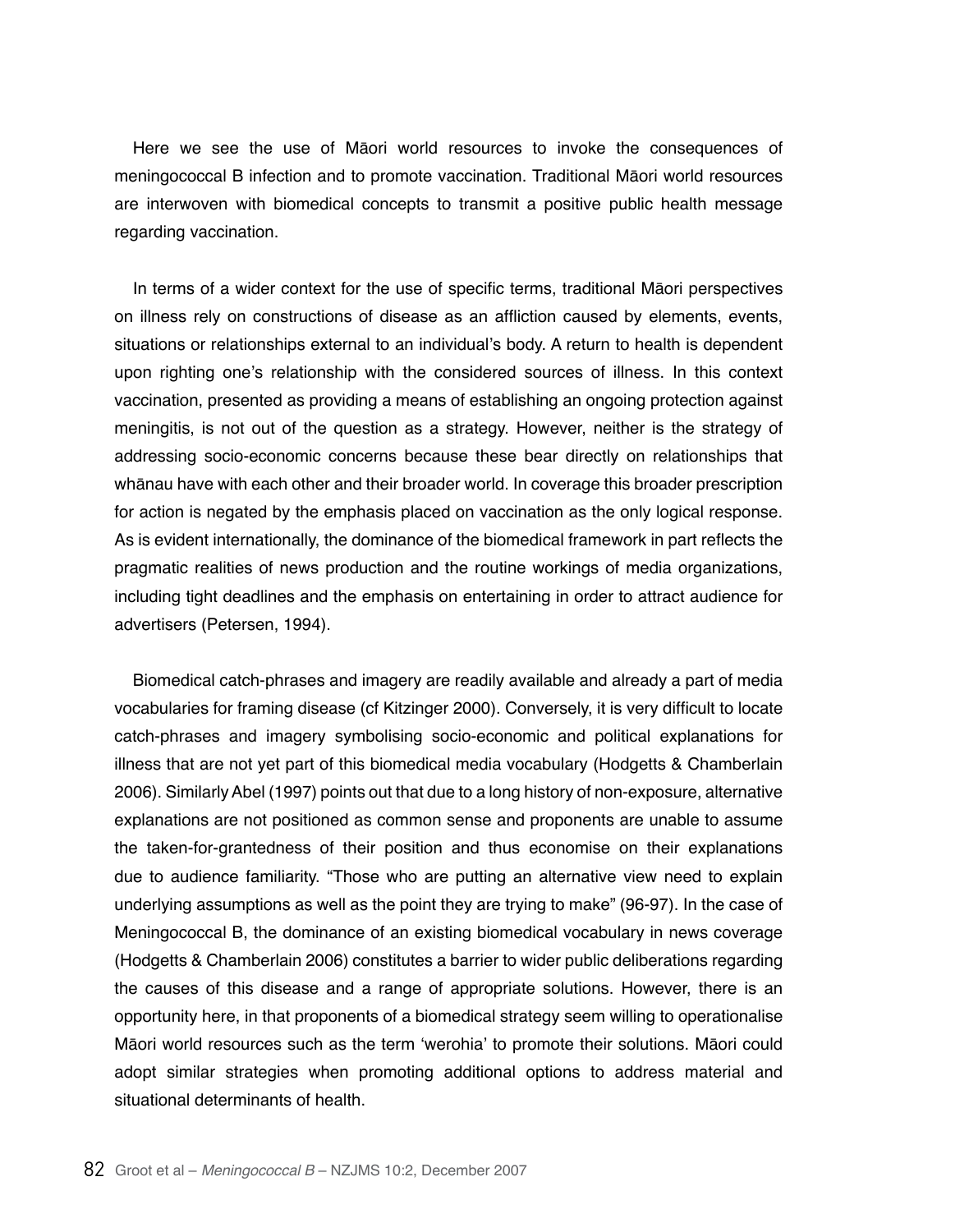When we explored media use of broader and alternative explanations for Meningococcal B, we found that proponents of such explanations were often presented as somewhat illinformed and simply a distraction. For instance, following trends in community newspaper coverage the MTS reported Māori Party MP Tariana Turia as proposing that Meningococcal B was associated with overcrowding, and that the \$200 million of Government money would be spent more effectively in addressing such situational considerations. Print news reports presented this assertion in a negative light. The article titled "Turia is 'grandstanding,' says Mita" (Opinion The Rotorua Daily Post 12 July 2005) begins by outlining the negative response to Turia from Health Minister Annette King and Labour MP for Waiariki Mita Ririnui who accuse Turia of using the meningococcal vaccination campaign "to score political points". Turia is subsequently criticised for not having her mokopuna (grandchildren) vaccinated. Mita Ririnui, for example, is quoted as proposing that the disease kills and maims children and therefore Turia is "endangering her own whānau members to make a political point". Ririnui and Annette King are presented as being "incredibly disappointed" with Turia's stance because it undermines efforts to encourage Māori to vaccinate. This framing of alternative strategies, including those raised by Turia and the Greens political party, were also evident in MTS coverage:

Announcer: Hē katoa ana ngā whakahau a te tō rangapu Kākāriki me wētahi atu hunga whakahē i wēnei rongoā. Koirā te urupare atu a ngā Āpiha Hauora ki ngā amuamu mo te kaupapa wero mō te mate kiriuhi ua kakā....

Health Officer commenting: Ko te mea nui ki te matua, ki ngā mātua, te whai i tētahi huarahi pai, huarahi whakaora i tōna ōna tamariki (10 June 2005).

Translation:

Announcer: The comments of the Greens political party and other objecting groups to this vaccination are wrong. That is the response of health officers to the complaints about the injection campaign for the Meningococcal B disease....

Health Officer commenting: The important thing for parents is to have a good pathway for ensuring the health of their children.

Such extracts reflect the almost universal dismissal of alternative explanations for and responses to the threat posed by Meningococcal B. Coverage closed off, rather than opened up, public deliberations regarding appropriate response strategies. As Abel (1997) points out, "…when dissenters do speak it is not only from a position of defense, it is also in isolated fragments" (96). Extracts from the accounts of dissenters were presented out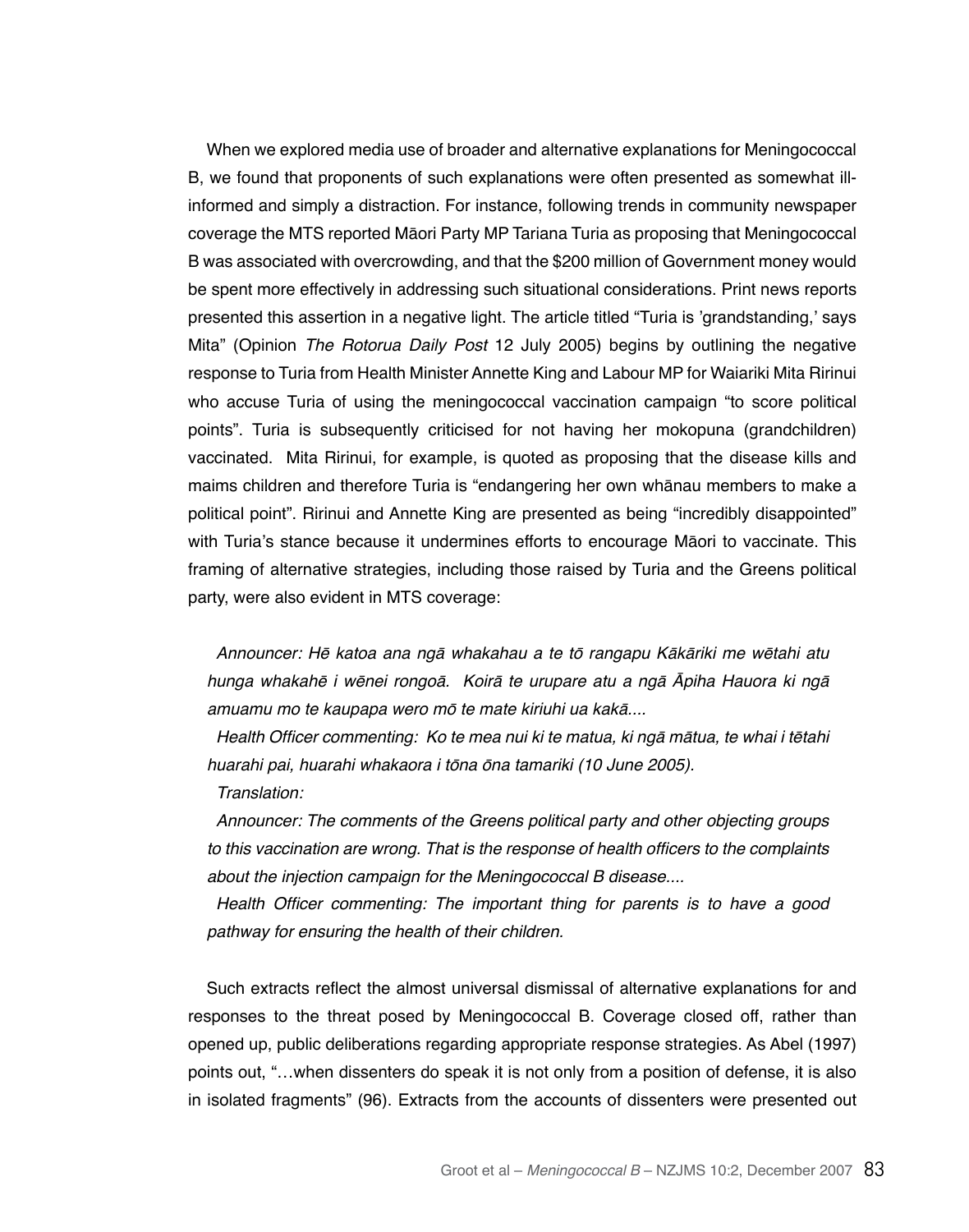of context in a manner that discounted their concerns without their being allocated space to outline their concerns or respond to accusations raised by pro-vaccination sources. The MTS item warranted the dismissal of those proposing alternative strategies to vaccination through the use of stock images of children at Kohanga Reo receiving their vaccinations and as a result being able to play happily. A voiceover explains that all the children in this classroom have been vaccinated and the combination of words and images portrays vaccination as the catalyst for children's happiness and health. The item finishes with images of what can happen if a child is not immunised, displaying a disturbing picture of an infant ravaged by meningitis. Thus the item exemplifies the narrative positioning of whānau obligations to have their children vaccinated if they wish to avoid such disfiguring and horrible consequences.

#### **Conclusion**

Little is known about the role of Māori and community news media in the social negotiation of health and illness in Aotearoa. To address this gap in the literature, this paper reports findings from a study of news reporting on Meningococcal B by the Māori Television Service and two community newspapers serving Māori communities. We do not take a stance regarding the merits of the Meningococcal B vaccination programme. Rather, we have highlighted limitations in and opportunities for expanding coverage of such diseases, which might extend options for meeting the diverse needs of Māori. Particular attention was given to the use of biomedical understandings and Māori cultural metaphors in framing the Meningococcal B vaccination campaign. Findings document how news works to position vaccination as a 'common sense' practice that whānau have a moral obligation to undergo. Neglected are wider socio-structural considerations that impact the prevalence of illness among Māori.

This paper foregrounds the evolving use of Māori world resources in the news framing of contemporary responses to the Meningococcal B epidemic. We have documented the role of both Māori and community news media in processes of cultural change, and illustrated how news invokes risks of disease through the creative interweaving of Māori and Western world resources. The analysis illustrates how attention to the contemporary use of such diverse resources can further academic understandings of Maori world resources available to Māori for constructing and responding to this disease. A prominent limitation in coverage was the focus on individual biological processes at the expense of an adequate consideration of socio-economic, relational and situational features of health at individual, community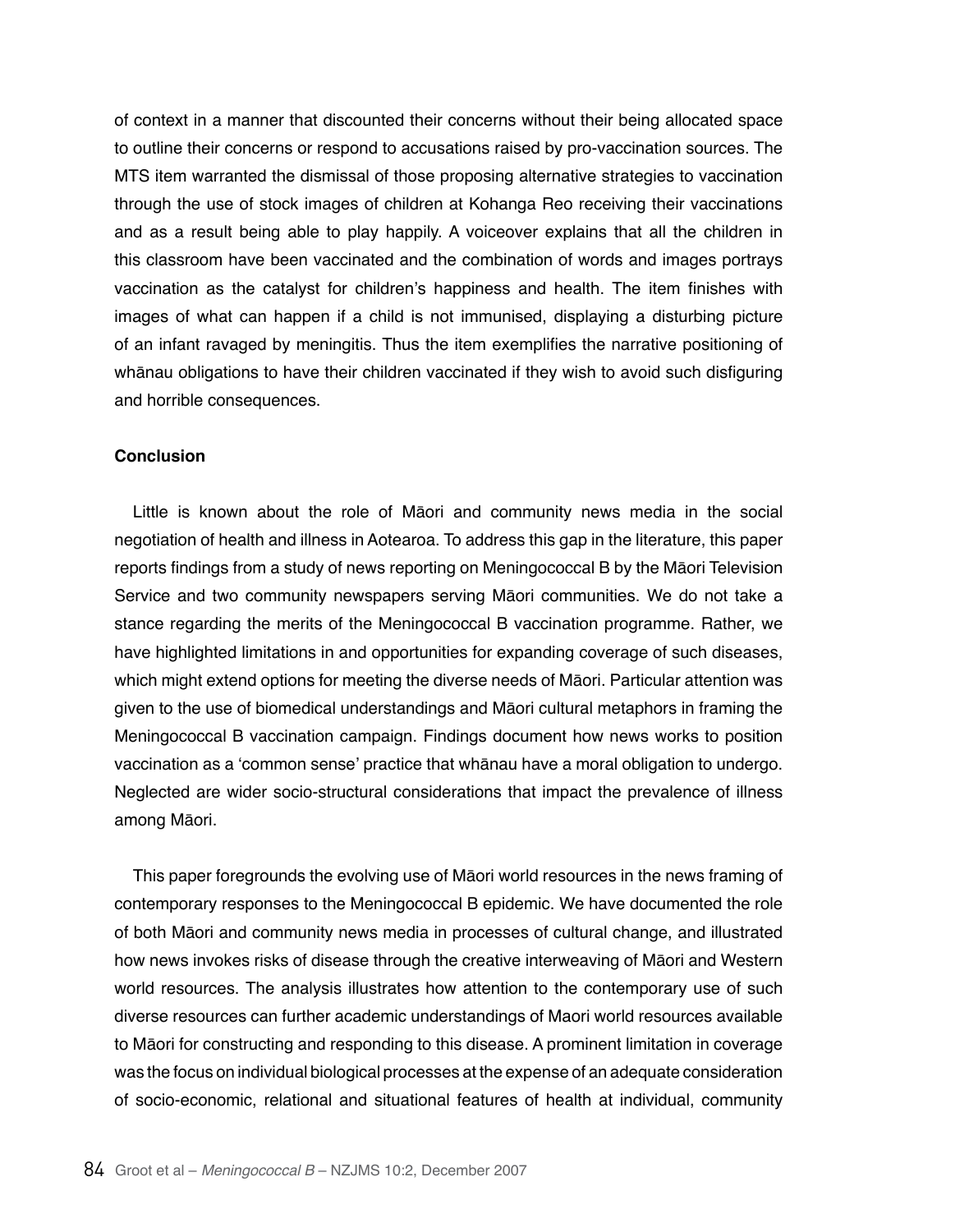and population levels (Bambra et al 2005). Echoing trends in media portrayals of health internationally (Gwyn 2002; Seale 2004; Wallis & Nerlich 2005), the resulting moral tale showcases vaccination as the only effective weapon in the fight against Meningococcal B, and stigmatises those who do not comply with the advice of health professionals as irresponsible individuals (Hodgetts Bolam & Stephens 2005).

The story offered by news media can be conceptualised as a media template (Kitzinger 2000). Media templates serve as a kind of rhetorical shorthand that is cultivated among journalists and audiences over time and is used to make sense of and communicate emerging events, including new cases of infection or vaccination initiatives, in relation to an existing story frame. The prominence of the biomedical template is enhanced by the simplicity of a plotline that presents a clear passage from causes and consequences of Meningococcal B to solutions and health, and the associated use of basic propaganda techniques. In fact, officials in New Zealand have openly advocated the use of such persuasive strategies. Mansoor (1997) produced a report designed to improve uptake of childhood immunisations in New Zealand that recommends that parents be exposed to consistent and simple messages, supported by testimony from medical professionals and community leaders in order to enhance vaccination uptake. News items present simple and frequent messages that define the disease in biomedical terms and prescribe a limited array of legitimate courses of action (Pratkanis & Aronson 1992). Correspondingly, alternative explanations for this disease emphasising situational influences and solutions are dismissed as ill-informed and inappropriate because accommodating such criticisms would serve to dilute the simple message required to encourage Māori compliance with vaccination. These findings mirror those of broader investigations into media depictions of Māori (Abel 1997; McCreanor 2005). Research reveals a tendency to rely on a standard negative story promoting Māori assimilation into Pākeha society. This story relies on distinctions between good Māori who comply with the dictates of Western expectations and bad Māori who dissent and offer alternative perspectives. Emphasis is placed on the importance of Pākeha actions to assist Māori as passive objects of care and support (Nairn et al 2005) rather than as creative agents with mastery over their own futures (Hodgetts et al 2004).

Findings from this study highlight the need for media and health researchers to support journalists in expanding coverage and public deliberations by promoting broader ways of constructing such health concerns. This can be achieved by establishing collaborative relationships between researchers working from a critical public health perspective and journalists reporting health. If such collaboration is not created, the biomedical template will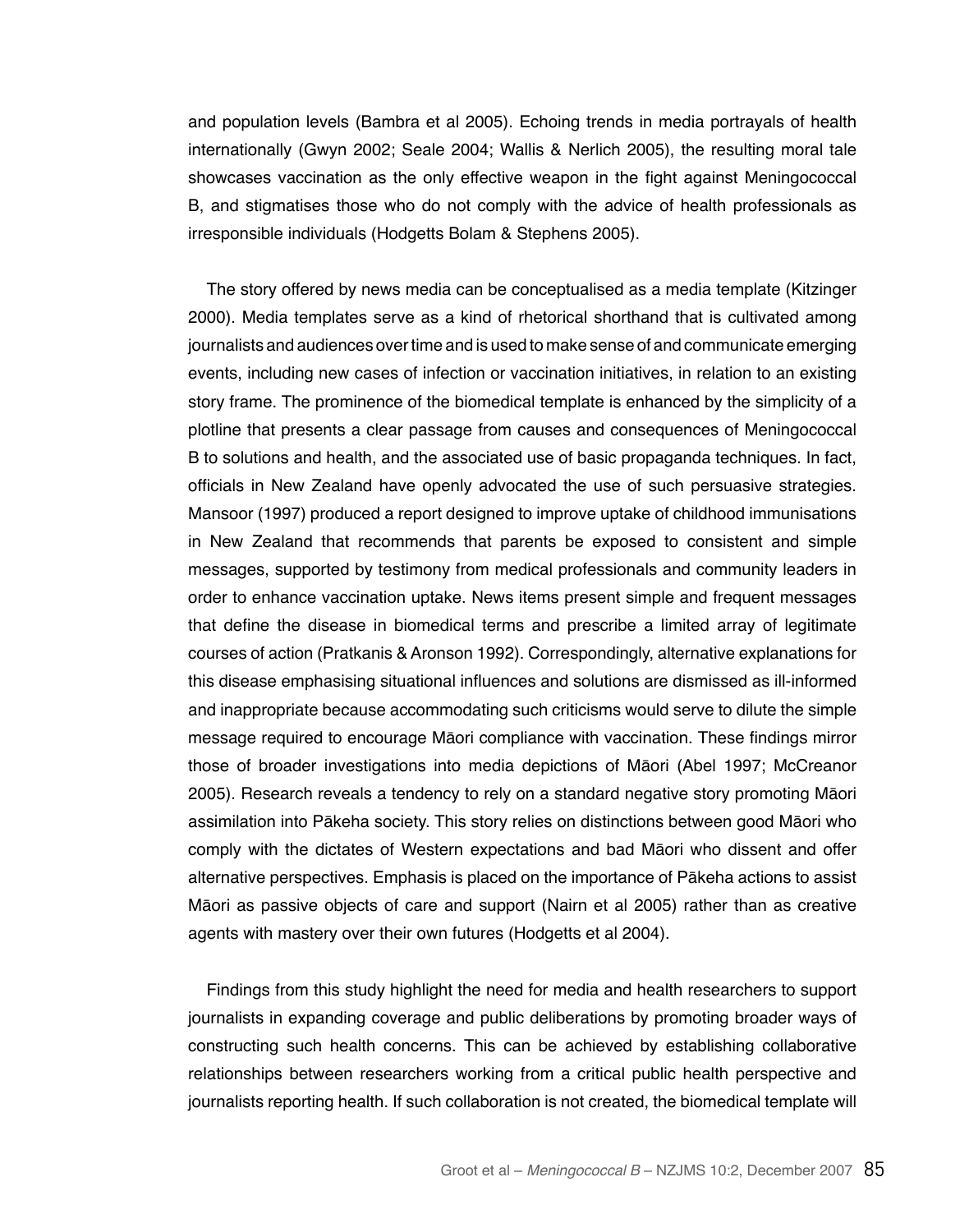continue to dominate news coverage, while socio-political determinants of illness will remain largely unaddressed (Hodgetts et al 2004). It is important that media and health scholars engage with media regarding the framing of such important issues and disease and illness because media provide many of the spaces through which citizens can engage with and revise shared myths in society. Media provide a space for negotiating our similarities and differences and issues of social justice as basic as our right to protect ourselves from the features of contemporary life that pose risks to our heath.

## **References**

Abel S (1997) Shaping the news Waitangi Day on television Auckland Auckland University Press

Bambra C Fox D & Scott-Samuel A (2005). Towards a politics of health Health Promotion International 20 187-193

Barnes A Gregory M McCreanor T Pega F & Rankine J (2004) Media & Te Tiriti O Waitangi Kupu Taea: Media and Te Tiriti Project. http://www.trc.org.nz/resources /media.htm

Clarke J & Everest M (2006) Cancer in the mass print media: Fear uncertainty and the medical model *Social Science & Medicine* 62 2591-2600

Curnow J Hopa N & McRae J (2002) Rere tu, taku manu! Discovering history language and politics in the Māori-language newspapers Auckland Auckland University Press

Durie M (1984) "Te taha hinengaro": An integrated approach to mental health *Community Mental Health in New Zealand* 1 4-11

Flick U (2006) Introduction to Qualitative Research London Sage

Gwyn R (2002) Communicating health and illness London Sage

Hodgetts D Barnett A Duirs A Henry J & Schwanen A (2005) Maori media production civic journalism and the foreshore and seabed controversy in Aotearoa Pacific Journalism Review 11 191-208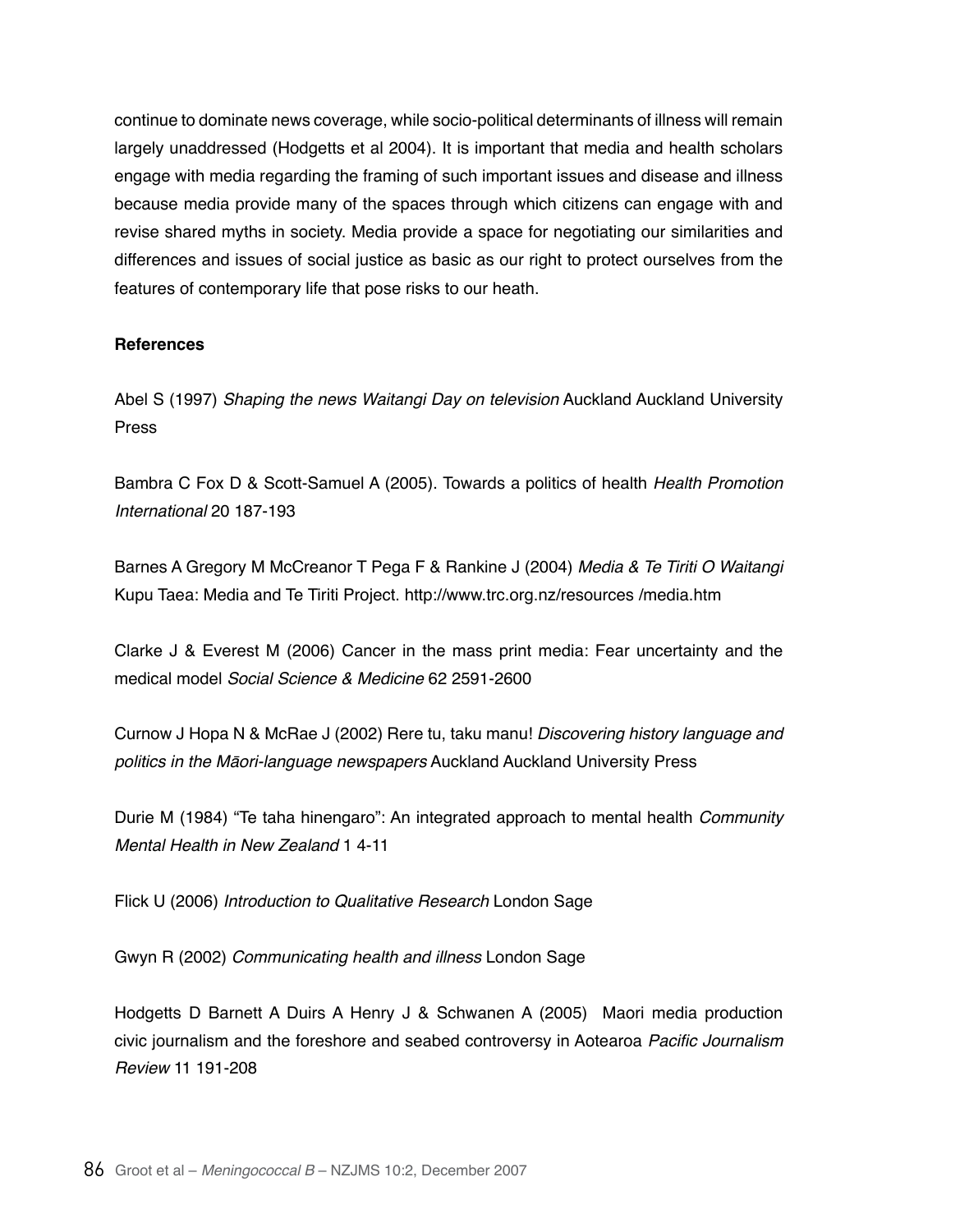Hodgetts D Bolam B & Stephens S (2005) Mediation and the construction of contemporary understandings of health and lifestyle Journal of Health Psychology 10 (1) 125-138

Hodgetts D & Chamberlain K (2006) Developing a critical media research agenda for health psychology Journal of Health Psychology 11 317-327

Hodgetts D Cullen A & Radley A (2005) Television Characterizations of Homeless People in the United Kingdom Analyses of Social Issues and Public Policy 5 29-48.

Hodgetts D Masters B & Robertson N (2004) Media coverage of 'Decades of Disparity' in ethnic mortality trends in Aotearoa Journal of Community and Applied Social Psychology 14 1-18

Husband C (2005) Minority ethnic media as communities of practice: Professionalism and identity politics in interaction Journal of Ethnic and Migration Studies 31 461-479.

Karpf A (1988) Doctoring the media London: Routledge

Kitzinger J (2000) Media templates: Patterns of association and the (re)construction of meaning over time Media Culture & Society 22 61-84

Loto R Hodgetts D Chamberlain K Nikora L Karapu, R & Barnett A (2006) Pasifika in the news: The portrayal of Pacific peoples in the News Journal of Community & Applied Psychology 16 1-19

Mansoor O (1997) Improving uptake of childhood immunisations Midland Regional Health Authority

Māori Language Commission/Te Taura Whiri i te Reo Māori (1996) Te Matatiki: Contemporary Māori words Victoria: Oxford University Press

McCreanor T (2005) 'Sticks and stones may break my bones…': Talking Pakeha identities in J Lui et al (Eds.) New Zealand identities: departures and destinations Wellington Victoria University Press

Nairn R Pega F McCreanor T Rankine J & Barnes A (2006) Media, racism and public health psychology Journal of Health Psychology 11 183-196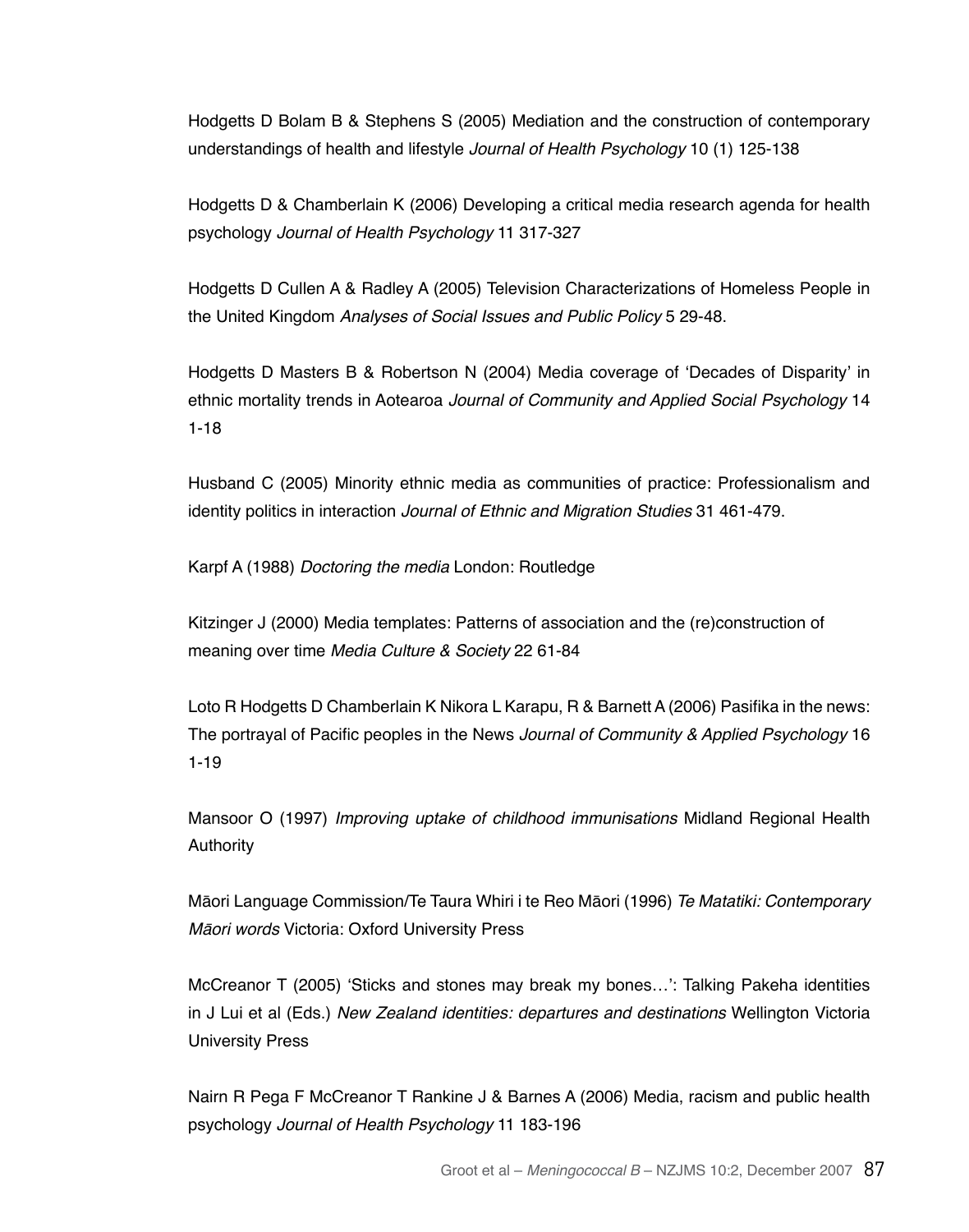Pere R (1982) Ako concepts and learning in the Maori tradition Hamilton Department of Sociology University of Waikato

Petersen A (1994) Governing images: media constructions of the 'normal', 'healthy' subject Media information Australia 72 32-40

Pratkanis A & Aronson E (1992) Age of propaganda: The everyday use and abuse of *persuasion* New York W H Freeman and Co

Reid P & Cram F (2005) Connecting health people and country in Aotearoa New Zealand In K Dew and P Davis (Eds) Health and Society in Aotearoa New Zealand (2nd ed) (pp 33-48) Auckland: Oxford University Press

Seale C (2004) Health and media: An overview In C Seale (Ed) *Health and the Media* United Kingdom Blackwell Publishing

Silverstone R & Georgiou M (2005) Editorial introduction: Media and minorities in multicultural Europe Journal of Ethnic and Migration Studies 31 433-441

Wallis P & Nerlich B (2005) Disease metaphors in news epidemics: the UK media framing of the 2003 SARS epidemic *Social Science & Medicine* 60 2629-2639

Williams H (1992) Dictionary of the Maori language Wellington GP Publications

Wilkinson R & Marmont M (2003) *Social determinants of health The Solid Facts* (2nd Ed) World Health Organization